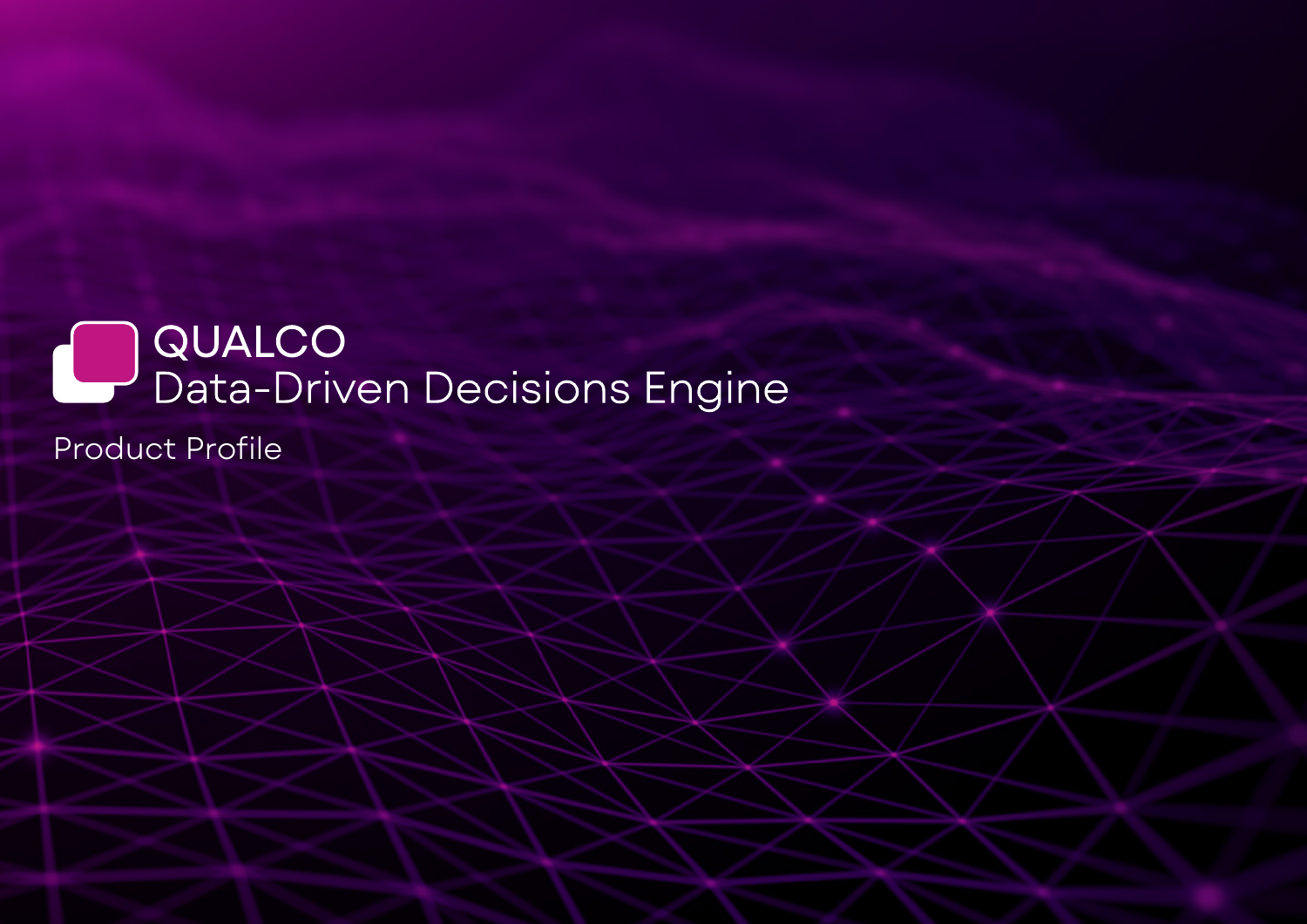

## OVERVIEW

## FINALLY, MAKE SENSE OF YOUR DATA

QUALCO Data-Driven Decisions Engine is an all-in-one decision-making platform for the credit management industry. Designed to cover the needs of servicers, banks, utilities and any other organisation managing substantial portfolios of receivables, loans, or other types of debt, QUALCO Data-Driven Decisions Engine is the hub where all your analytics come together.

QUALCO Data-Driven Decisions Engine makes it easy to evolve your data infrastructure and analytics capabilities along with your business needs.

#### **IT HELPS YOU:**

- **› Organise your data** and maintain a bird's eye view of your portfolio's evolution
- **› Ingest, transform and time sequence data** to enable analytical assessment easily and compliantly
- **› Apply explainable machine learning algorithms** to identify behaviors and categorise customers into unique subpopulations
- **› Drive tailored operational treatments** to the unique segments of customers to maximise performance
- **› Shape your portfolio treatment strategy** and translate strategic initiatives into estimates of bottom-line impact
- **› Gain clarity into your operations** and optimise dayto-day treatment **decisions**
- **› Streamline your underwriting processes** and reduce the time and cost related to underwriting loans
- **› Make data-driven investment decisions** and receive valuable and quantifiable results
- **› Create comprehensive reporting** based on the analysis and ensure compliance with regulatory reporting requirements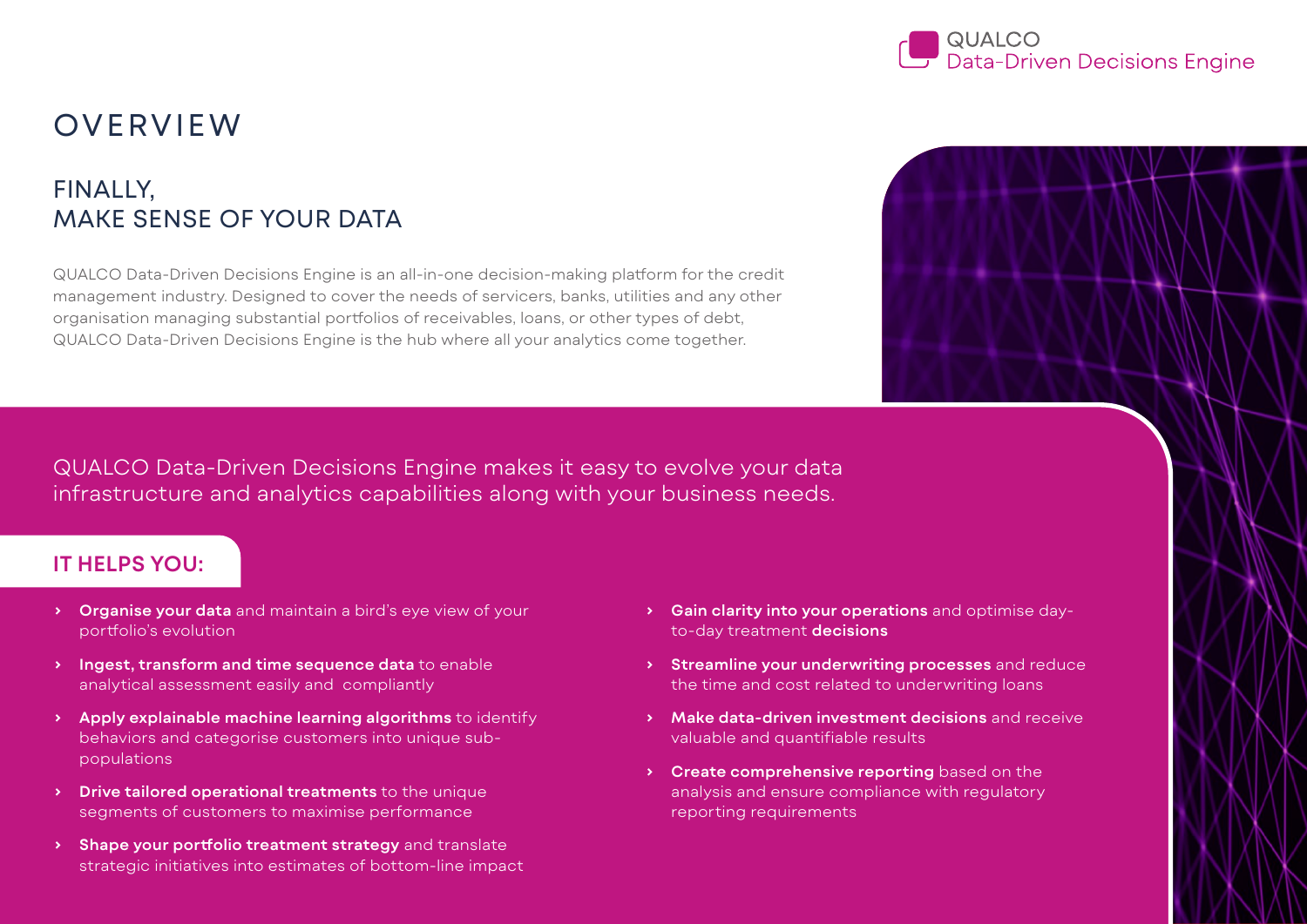

QUALCO Data-Driven Decisions Engine provides you a seamlessly integrated but completely open environment for collecting, verifying and exploiting your data.

### **IT OFFERS:**

- **› Data description, onboarding** and quality control with minimal configuration
- **› Incremental setup of multiple data transformations**, subsets and data feeds, with automated dependency resolution and data consistency guarantees
- **› Automated predictive model generation**, using machine learning technology to minimise human effort
- **› Open data model for easy integration** into your existing or future data-driven initiatives

QUALCO Data-Driven Decisions Engine allows you to develop your analytics capabilities by building on earlier results and making experimentation easy, low-priced and risk-free.

### **IT EMPHASISES ON:**

- **› Letting machines do what they do best with automation,** either through common-sense automated orchestration of day-to-day tasks or through sophisticated machine learning solutions for predictive modelling.
- **› Promoting clarity** by eliminating black-box processes, dataflows, and models; ensuring the results of all analyses can be traced back to the source and providing the data to back them up.
- **› Eliminating the effort** needed to maintain and refresh reports, incrementally extending your analytics capabilities by reusing past work as part of new analysis.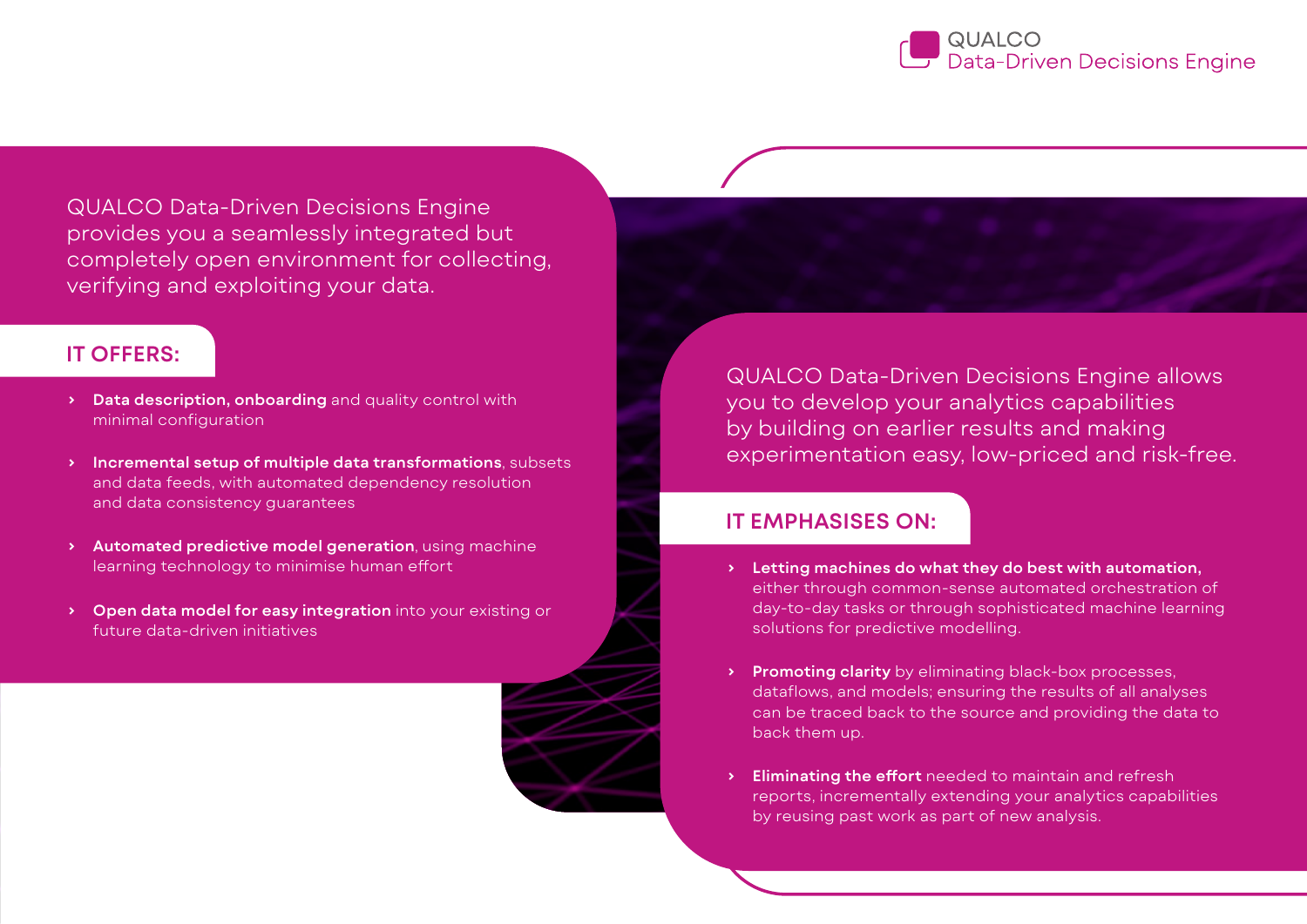

## KEY FEATURES & DIFFERENTIATORS

QUALCO Data-Driven Decisions Engine's fresh, holistic approach to analytics provides the data, tools, and techniques which promote a common language for analytics throughout your organisation, and

helps to identify, monitor and verify your performance optimisation initiatives. It consists of four main capabilities: **Data warehousing, Descriptive analytics and reporting, Predictive analytics and Prescriptive analytics.**

#### DATA WAREHOUSING

#### **KEY FEATURES**

**KEY DIFFERENTIATORS**

Data model configuration, data description and master data management

Data ingestion from multiple sources

**QUALCO Data-Driven Decisions Engine** offers incremental, on-the-fly configuration of the data model feeds into automatically maintained endto-end metadata, ensuring that data provenance is evident at every stage of every analysis.

Once the data model has been set up, data ingestion is automatically configured and orchestrated from the metadata. Loaded data can be kept in source format ("schemaon-read") for minimal configuration effort, or transformed to fit your preferred data model.

### DESCRIPTIVE ANALYTICS & REPORTING

Data transformation

#### **KEY FEATURES KEY DIFFERENTIATORS**

**QUALCO Data-Driven Decisions** 

**Engine** Data transformations are fully user-configurable. The system verifies them, resolves dependencies and executes them automatically after the data have been ingested, so they have access to the full data model.

The data model is fully accessible through configurable data feeds with guaranteed data consistency. There is no need to build separate "data marts": Any data subset can be configured as a relational, multidimensional, plain text file or big data feed, and accessed by online and offline querying capabilities.

Data feeds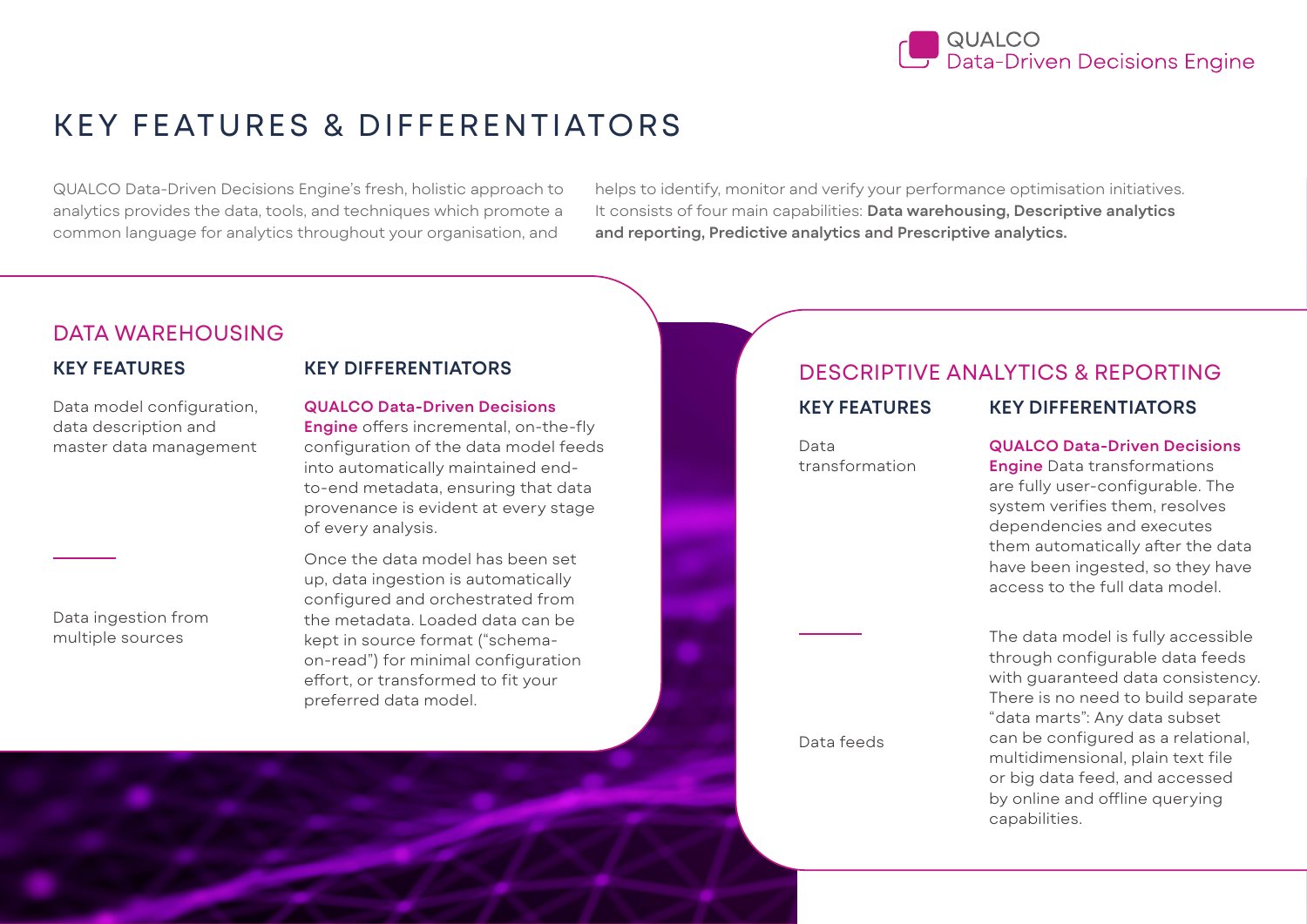

## KEY FEATURES & DIFFERENTIATORS

#### PREDICTIVE ANALYTICS

**KEY FEATURES KEY DIFFERENTIATORS**

Modelling dataset preparation

**QUALCO Data-Driven Decisions Engine** rather than requiring the user to hand-craft the modelling dataset, it provides configurable general patterns to automatically engineer predictors from every customer's accounts and their evolution over time. Big Data processing is used to apply the patterns with no manual effort.

Predictive model generation

It automatically builds optimal models for both classification and regression tasks, leveraging Big Data processing to eliminate manual trial and error in the selection of segments and predictors. A commitment to "white box" models ensures the results are comprehensible and easy to trace back to the original data.

### PRESCRIPTIVE ANALYTICS

Analytics operationalisation and decision automation

#### **KEY FEATURES KEY DIFFERENTIATORS**

#### **QUALCO Data-Driven**

**Decisions Engine** maintains an open data model and multiple data feed options for providing analytics outcomes to human or machine consumers. Its predictive models come with built-in model deployment capabilities to ensure decisions are actionable and can be automated. Predictive and descriptive analytics may be blended to monitor the effectiveness and adoption of the models in production. Integration with other QUALCO solutions is preconfigured.

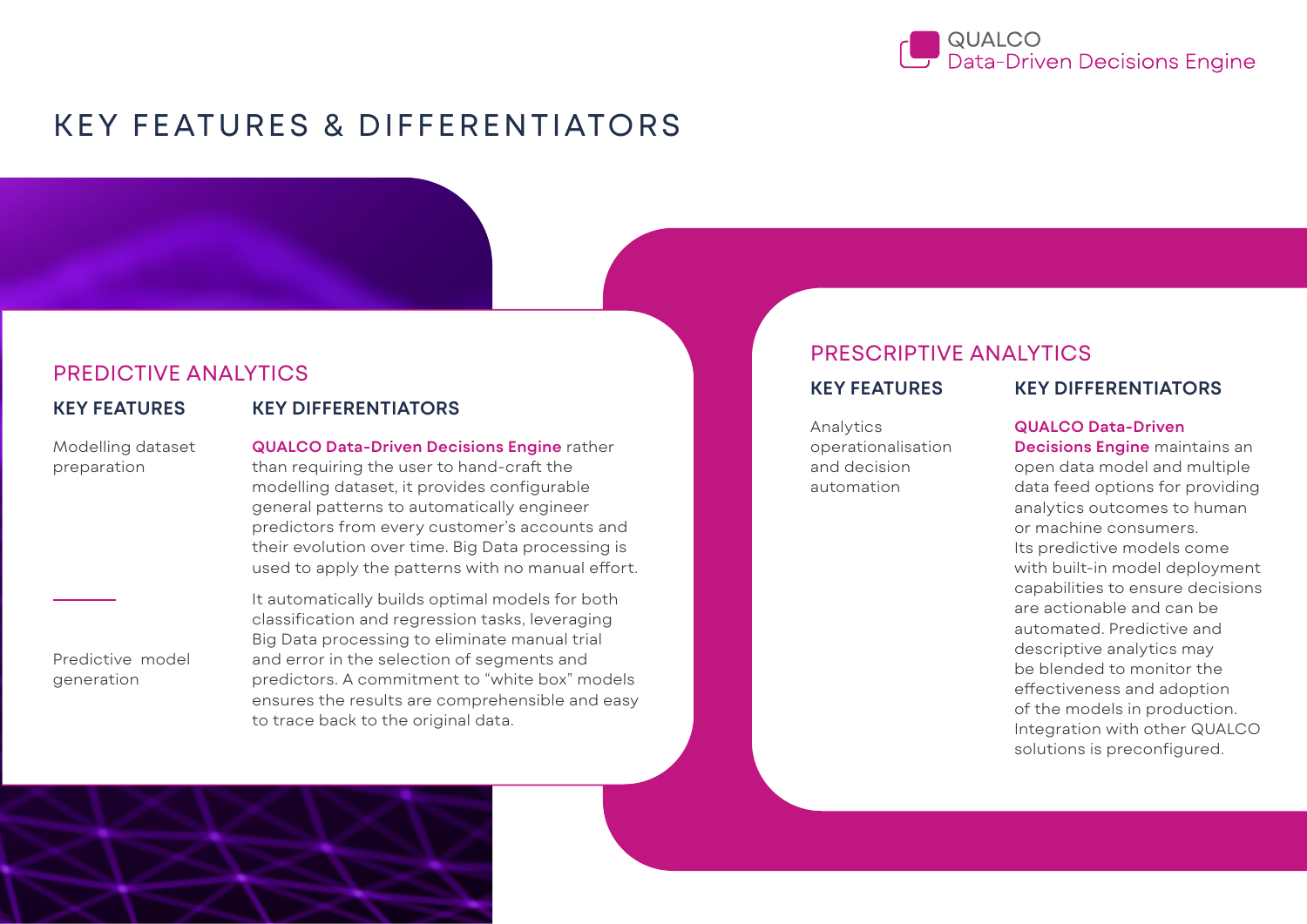

## USE CASES FOR THE CREDIT MANAGEMENT INDUSTRY

QUALCO Data-Driven Decisions Engine is a robust decision-making tool, applicable for every analytics-driven or analytics-supported function in your organisation. Although any type of business can

benefit from the former, below you may find indicative Use Cases from the Credit Management sector, our proven industry of specialisation.

#### **USE CASE** PORTFOLIO UNDERWRITING

#### **AUTOMATE DATA INGESTION AND DUE DILIGENCE**

With QUALCO Data-Driven Decisions Engine you can eliminate the time and effort spent just getting access to the data, by using configurable schema to adapt to any portfolio's data model as delivered. You can also build and reuse collections of data quality and business logic checks, at both granular and aggregate levels. Optionally build and reuse a library of transformations to convert any portfolio's data into your preferred data model, to maximise the reuse of all the analytics assets you build within or outside the software.

#### **SEGMENT, STRATIFY AND AGGREGATE DATA**

Use QUALCO Data-Driven Decisions Engine configurable multidimensional data repositories to produce standard reports or aggregate data sets that feed directly into your existing per-segment valuation models and business plans. Easily monitor the performance of your models versus actual outcomes, and extract data to update your models' assumptions and parameters.

#### **PRODUCE DATA-DRIVEN VALUATION MODELS**

With QUALCO Data-Driven Decisions Engine's documented best-practice approach you can build granular, machine learning-based valuation models that predict a portfolio's recoveries without making assumptions about the behaviour of specific segments. Build a library of such models on top of your preferred data models and reuse them on new portfolios.

### RECOVERIES STRATEGY **USE CASE** AND PROCESS OPTIMISATION

#### **ESTABLISH GROUND TRUTH**

Exploit QUALCO Data-Driven Decisions Engine's data repositories and access to reliable portfolio data, updated daily and reflecting actual operations. Use the full, granular history of the portfolio's evolution, to identify what works and what doesn't. Reach a wide consensus on the above so that the entire organisation remains focused on its goals and on the best ways to reach them.

#### **IDENTIFY INNOVATIVE STRATEGIES**

Leverage the predictive modelling capabilities offered by QUALCO Data-Driven Decisions Engine's to sort through the endless array of choices involved in developing your portfolio treatment strategy. From segmentation, to choose of Collection Agencies and communication channels, to repayment plan options, it will identify key drivers of customer behaviour, highlighting problems and opportunities that can inform your strategy, as well as delivering actionable predictions to help with its implementation.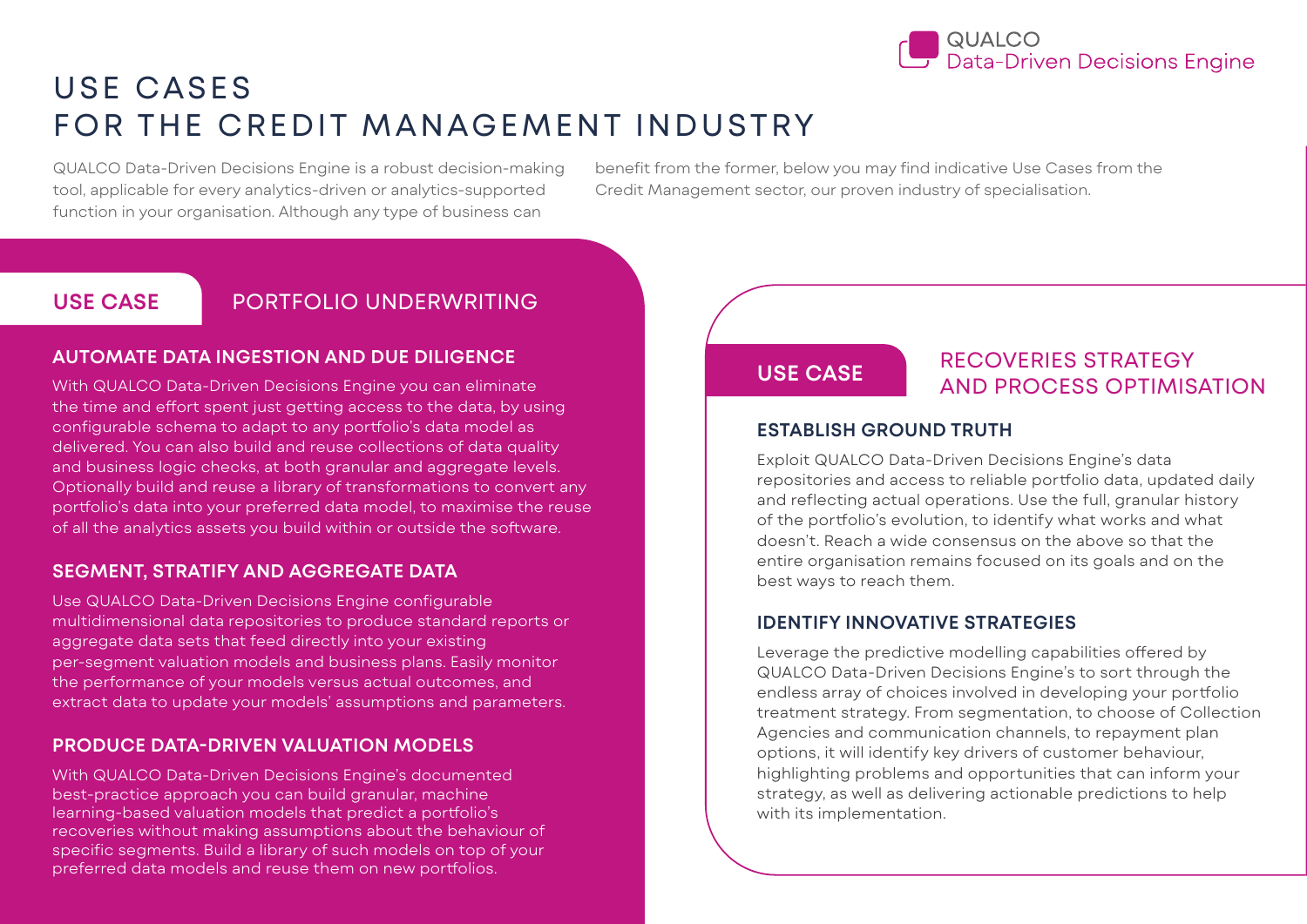

#### **USE CASE** PORTFOLIO OPERATIONS

#### **PROVIDE CLARITY AND TRANSPARENCY**

**Build any number of predictive models** – from the essentials, like probability of default or expected recoveries, to more specialised ones, like the best time to call, the probability to accept a payment plan, most suitable solution and more.

**Use the models to identify key characteristics,** as well as extract granular predictions, that foresee a portfolio's recoveries without making assumptions about the behaviour of specific segments. Build a library of such models on top of your preferred data models and apply them to new portfolios.

#### **Feed the predictions automatically to your operations systems**

to automate the corresponding actions within your workflows and monitor the effectiveness of such workflow changes at every stage – from A/B tests to full rollout – and establish an ongoing optimisation loop under your full control.

#### **SHARE INFORMATION WHILE MAINTAINING CONTROL**

Make use of the metadata and access control configuration to share reports or results of analyses securely across the organisation or even outside it – with investors, Collection Agencies and other business partners. Establish a common language with all stakeholders and achieve consensus on treatment effectiveness.

### **USE CASE**

### INFORMATION MANAGEMENT, RISK MONITORING & REPORTING

#### **ENRICH THE PORTFOLIO DATA MODEL**

Use QUALCO Data-Driven Decisions Engine's configurable transformations engine to build, verify, sequence, maintain and reuse calculations, eliminating "data silos" and extensive data model impact analysis.

#### **ENSURE CONSISTENCY**

Make sure reports agree with each other; keep track of the provenance, definition, and evolution of any data item throughout your data processing chain.

#### **MAINTAIN AN OPEN DATA ECOSYSTEM**

Provide self-service capabilities as well as predefined reporting deliverables through any data feed technology or reporting frontend of your choice. Deal easily with ad hoc requests through reuse of any existing analyses and automate periodic data exchanges with regulators, credit bureaus, and other data consumers.